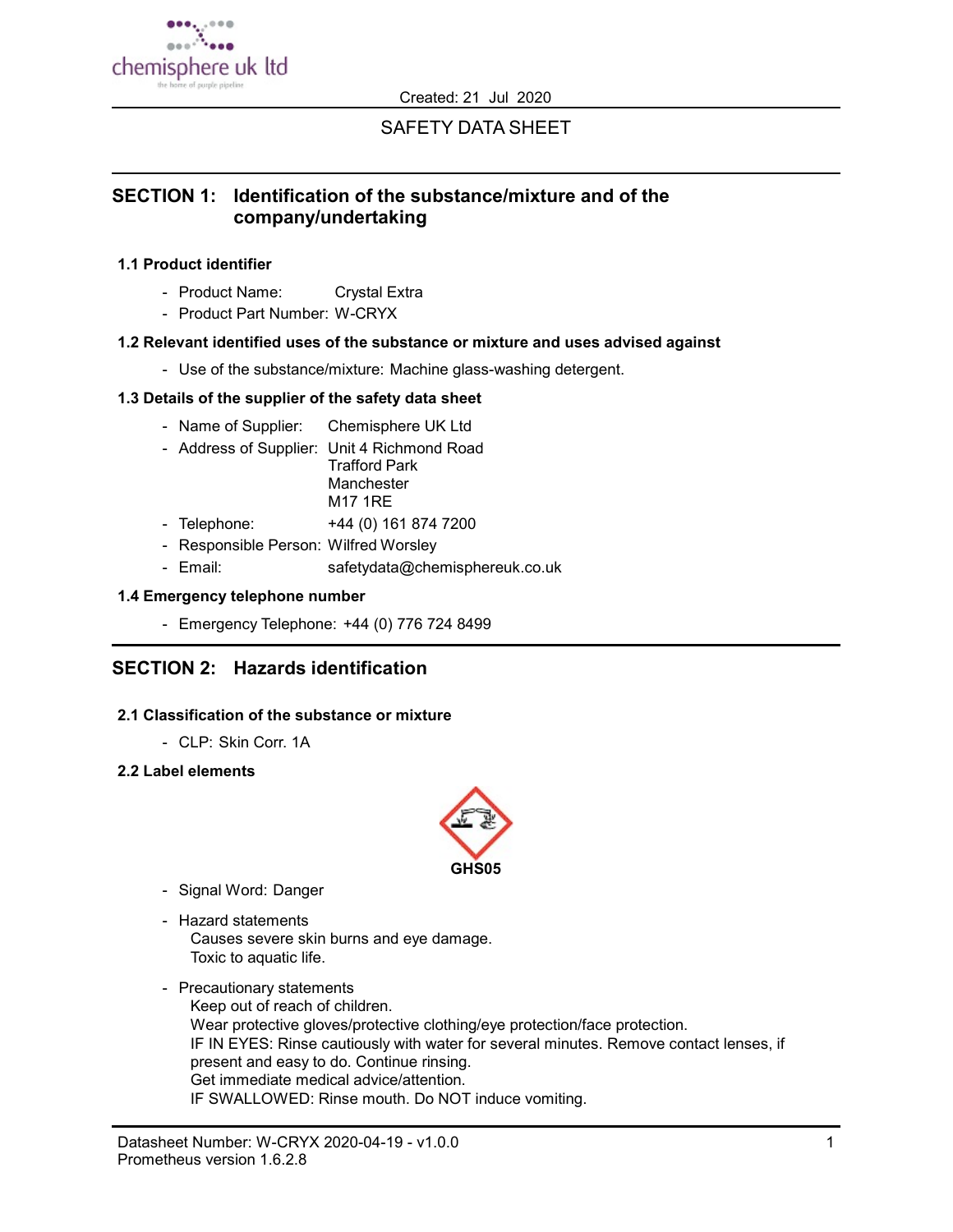# SECTION 2: Hazards identification (....)

Get medical advice/attention. IF INHALED: Remove person to fresh air and keep comfortable for breathing. Get medical advice/attention if you feel unwell. IF ON SKIN (or hair): Take off immediately all contaminated clothing. Rinse skin with water [or shower]. If skin irritation occurs: Get medical advice/attention. If medical advice is needed, have product container or label at hand. Contains: Potassium hydroxide Sodium hypochlorite - Supplemental Hazard information (EU)

Contact with acids liberates toxic gas.

### 2.3 Hazards identification

- Not a PBT according to REACH Annex XIII

# SECTION 3: Composition/information on ingredients

#### 3.2 Mixtures

- Potassium hydroxide
	- CAS Number: 1310-58-3 EC Number: 215-181-3 Concentration: 1 - 20% Categories: Acute Tox. 4, Skin Corr. 1A Symbols: GHS05;GHS07 H Statements: H302;H314
- Sodium metasilicate pentahydrate

CAS Number: 10213-79-3 EC Number: 229-912-9 Concentration: <5% Categories: Met. Corr. 1, Skin Corr. 1B, Eye Dam. 1, STOT SE 3 Symbols: GHS05;GHS07 H Statements: H290;H314;H335

- Tetrapotassium Pyrophosphate TKPP

CAS Number: 7320-34-5 EC Number: 230-785-7 Concentration: 1 - 20% Categories: Eye Irrit. 2 Symbols: GHS07 H Statements: H319

- Etidronic acid

CAS Number: 2809-21-4 EC Number: Concentration: < 5%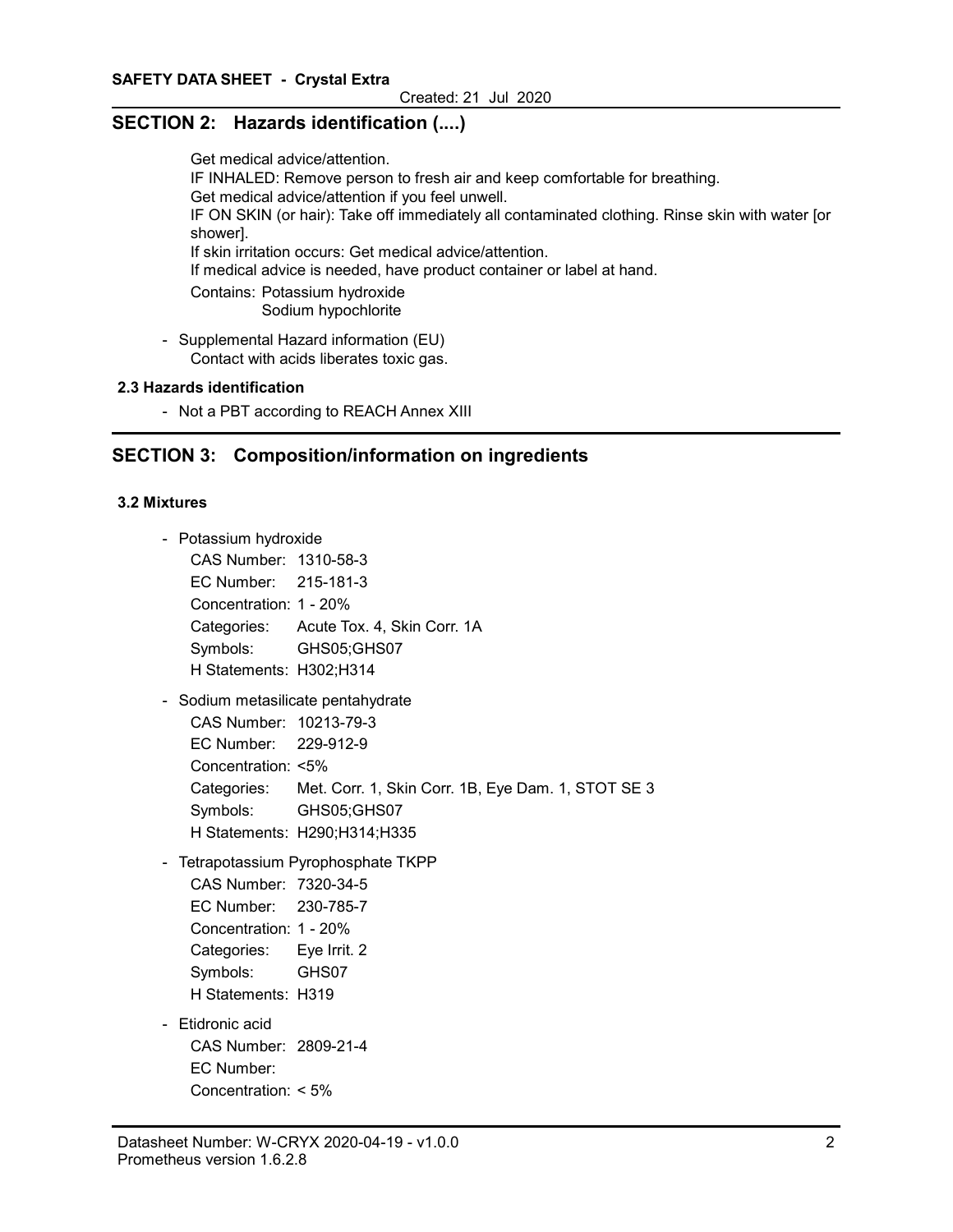# SECTION 3: Composition/information on ingredients (....)

Categories: Met. Corr. 1, Acute Tox. 4, Eye Dam. 1 Symbols: GHS05 H Statements: H302;H318;H290 - Sodium hypochlorite, solution ... % Cl active CAS Number: 7681-52-9 EC Number: 231-668-3 Concentration: < 5% Categories: Skin Corr. 1B; Aquatic Acute 1 Symbols: GHS05,GHS09

H Statements: H314,H400,EUH031

# SECTION 4: First aid measures

#### 4.1 Description of first aid measures

- IF IN EYES: Rinse cautiously with water for several minutes. Remove contact lenses, if present and easy to do. Continue rinsing.
- IF SWALLOWED: Rinse mouth. Do NOT induce vomiting.
- IF INHALED: Remove person to fresh air and keep comfortable for breathing.
- IF ON SKIN (or hair): Take off immediately all contaminated clothing. Rinse skin with water [or shower].

#### 4.2 Most important symptoms and effects, both acute and delayed

- Contact with eyes Causes severe burns Risk of serious damage to eyes May cause permanent damage if eye is not immediately irrigated.
- Ingestion Causes severe burns Causes damage to the digestive tract if swallowed
- Inhalation Corrosive to the respiratory tract. Can cause damage to the respiratory system
- Contact with skin Corrosive to skin Causes severe burns

#### 4.3 Indication of any immediate medical attention and special treatment needed

- If medical advice is needed, have product container or label at hand.

# SECTION 5: Firefighting measures

#### 5.1 Extinguishing media

- Not flammable. In case of fire use extinguishing media appropriate to surrounding conditions

#### 5.2 Special hazards arising from the substance or mixture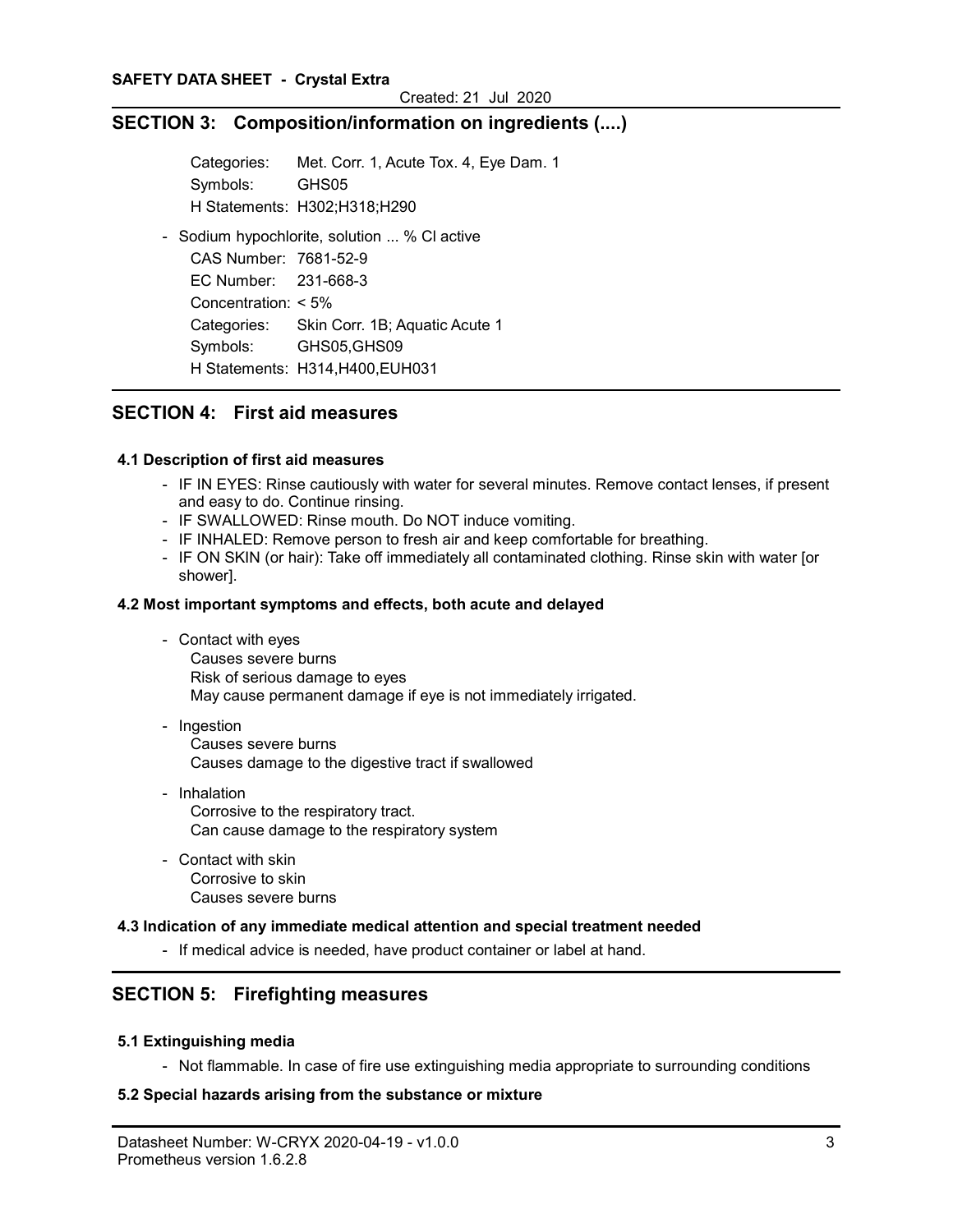# SECTION 5: Firefighting measures (....)

- May give off noxious and toxic fumes in a fire

#### 5.3 Advice for firefighters

- Wear chemical protection suit and breathing apparatus

## SECTION 6: Accidental release measures

#### 6.1 Personal precautions, protective equipment and emergency procedures

- Wear protective clothing as per section 8
- Avoid contact with skin and eyes
- Avoid breathing dust/fume/gas/mist/vapours/spray.

#### 6.2 Environmental precautions

- For large spills:. Do not allow product to enter drains. For small spills:. Flush down the drain with plenty of water.

#### 6.3 Methods and material for containment and cleaning up

- Absorb spillage in inert material and shovel up

#### 6.4 Reference to other sections

- Wear protective clothing as per section 8

# SECTION 7: Handling and storage

#### 7.1 Precautions for safe handling

- Wear protective gloves/protective clothing/eye protection/face protection.
- Avoid contact with skin and eyes
- Do not breathe vapour/fumes
- Do not mix with any other products
- Proper chemicals handling procedures should be adopted
- Handle and open container with care
- Ensure adequate ventilation

#### 7.2 Conditions for safe storage, including any incompatibilities

- Keep locked up and out of reach of children
- Keep only in the original container in a cool, well ventilated place away from acid
- Incompatible with acid
- Protect from sunlight.

### 7.3 Specific end use(s)

- Washing drinking glasses in a cabinet glass-washing machine.

# SECTION 8: Exposure controls/personal protection

#### 8.1 Control parameters

- Potassium hydroxide

```
WEL: 2 mg/m3
```
DNEL (Industry; inhalational, long term local effects): 1 mg/m3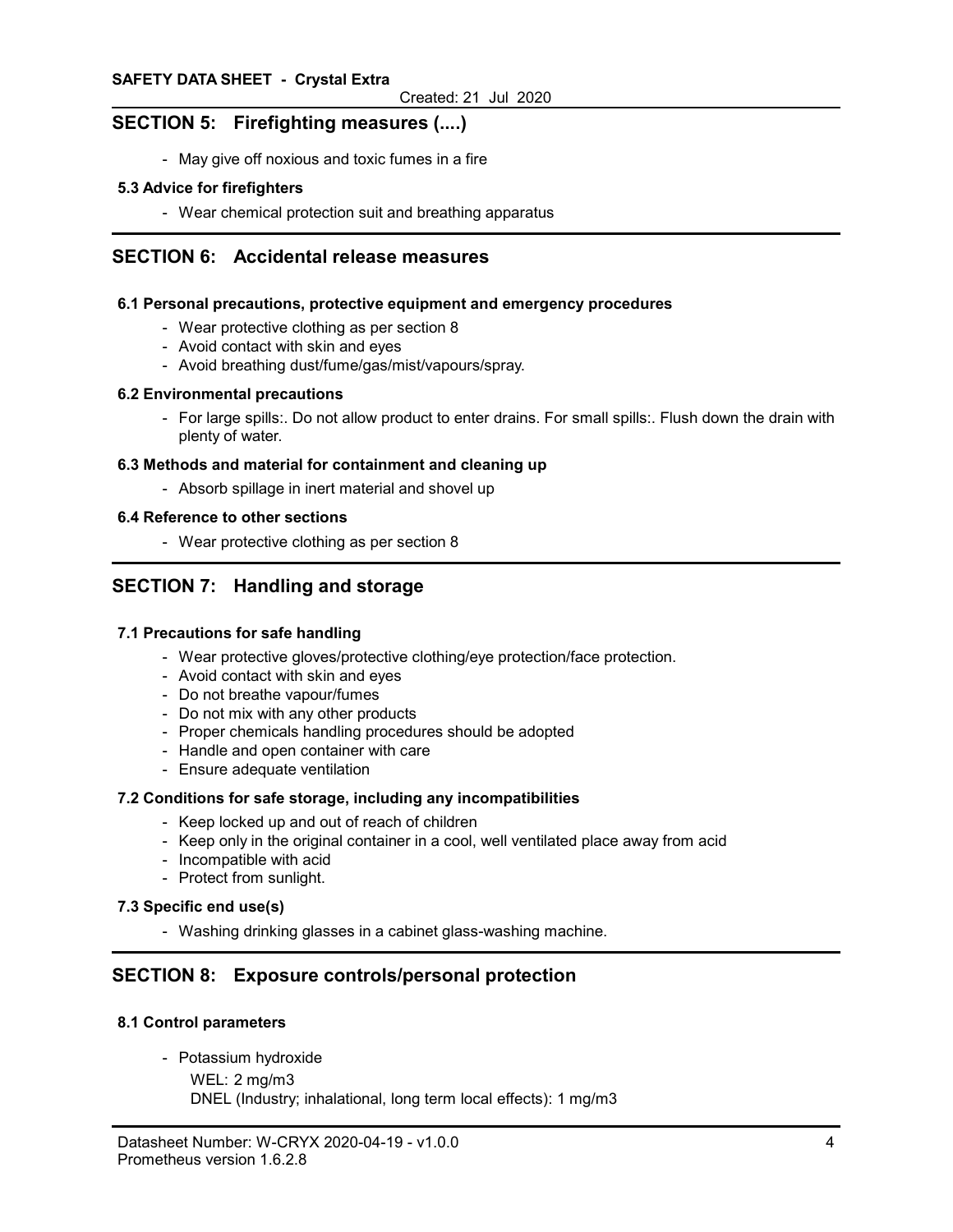# SECTION 8: Exposure controls/personal protection (....)

DNEL (Consumer; inhalational, long term local effects): 1 mg/m3

- Sodium metasilicate pentahydrate DNEL (Industry; dermal, long term local effects): 1.49 mg/kg/day DNEL (Industry; inhalational, long term local effects): 6.22 mg/m3 DNEL (oral): 0.74 mg/kg/day
- Tetrapotassium Pyrophosphate TKPP DNEL (oral):  $> 70$  mg/kg DNEL (Industry; inhalational, long term systemic effects): 2.79 mg/m3 DNEL (Consumer; inhalational, long term systemic effects): 0.68 mg/m3
- Etidronic acid DNEL (oral): 13 mg/kg/day
- Sodium hypochlorite, solution ... % Cl active DNEL (Industry; inhalational, long term local effects): 1.55 mg/m3 DNEL (Consumer; inhalational, long term local effects): 1.55 mg/m3 DNEL (Consumer; inhalational, short term local effects): 3.1 mg/m3

## 8.2 Exposure controls

- Wear protective gloves/protective clothing/eye protection/face protection.



# SECTION 9: Physical and chemical properties

## 9.1 Information on basic physical and chemical properties

- Appearance: Liquid, pale yellow
- Odour: Slight smell of chlorine
- pH:  $>13$
- Density: 1.22 g/cm3 at 20 deg C
- Conductivity: Not available
- Solubility in water: Soluble in water
- Flammability: Not flammable

#### 9.2 Other information

- No information available

# SECTION 10: Stability and reactivity

#### 10.1 Reactivity

- Reacts with acid

#### 10.2 Chemical stability

- Considered stable under normal conditions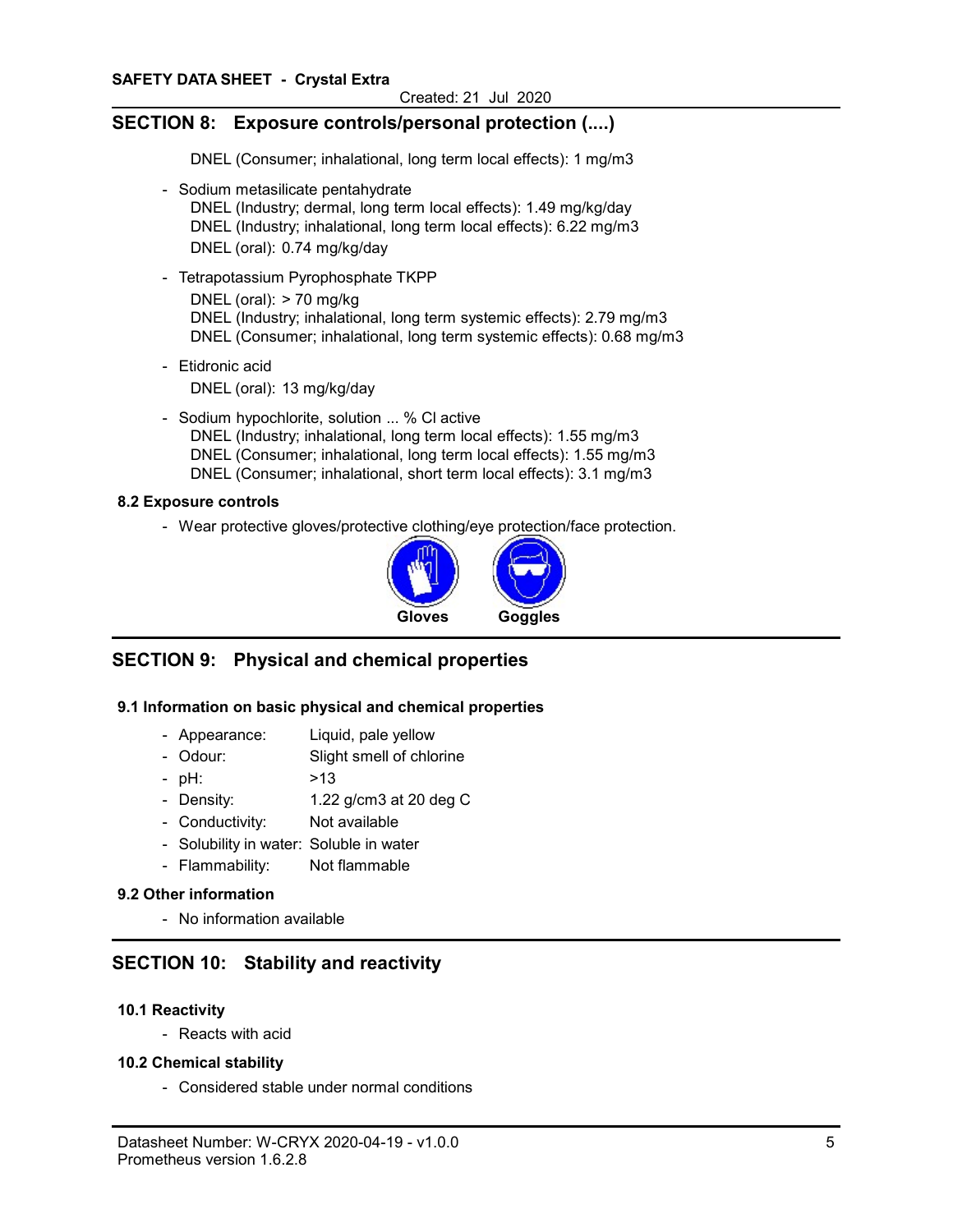# SECTION 10: Stability and reactivity (....)

#### 10.3 Possibility of hazardous reactions

- Contact with acid may form toxic gases

#### 10.4 Conditions to avoid

- Keep away from heat, light and moisture

#### 10.5 Incompatible materials

- Avoid contact with acid
- Avoid contact with aluminium
- Avoid contact with zinc
- Avoid contact with tin

### 10.6 Hazardous decomposition products

- No hazardous decomposition products known

# SECTION 11: Toxicological information

#### 11.1 Contact with eyes

- Causes serious eye damage.

#### 11.2 Ingestion

- Causes damage to the digestive tract
- Causes damage to the stomach lining

#### 11.3 Inhalation

- Corrosive to the respiratory tract.

#### 11.4 Contact with skin

- Causes severe burns

#### 11.5 Information on toxicological effects

- Potassium hydroxide LD50 (oral, rat): 333 mg/kg
- Tetrapotassium Pyrophosphate TKPP LD50 (dermal, rabbit): > 2000 mg/kg LD50 (oral, rat): > 2000 mg/kg
- Etidronic acid

LD50 (dermal, rabbit): 6000 mg/kg LD50 (oral, rat): 1.878 mg/kg

- Sodium hypochlorite, solution ... % Cl active LD50 (oral, rat): > 1200 mg/kg LD50 (dermal) : > 2000 mg/kg LC50 (inhalation, rat): 10500 mg/l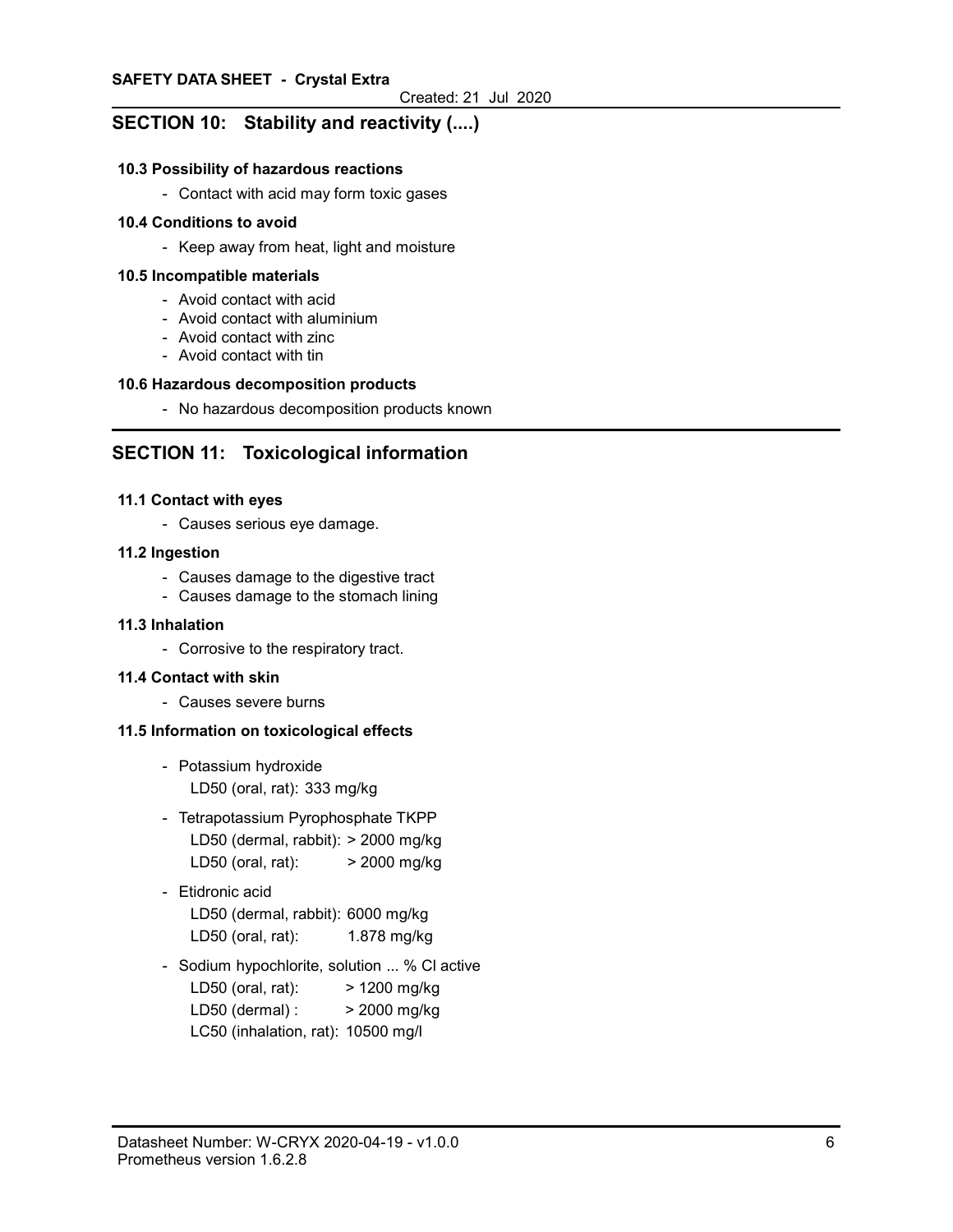# SECTION 12: Ecological information

## 12.1 Toxicity

- Potassium hydroxide EC50 (daphnia): 40-240 mg/l (48 hr) LC50 (fish): 80 mg/l (96 hr)
- Sodium metasilicate pentahydrate EC50 (daphnia): 1700 mg/l (48 hr) LC50 (fish): 210 mg/l (96 hr)
- Tetrapotassium Pyrophosphate TKPP IC50 (algae): >100 mg/l (72 hr) EC50 (daphnia): >100 mg/l (48 hr) LC50 (fish): >100 mg/l (96 hr)
- Etidronic acid LC50 (fish): 868 mg/l (96 hr)
- Sodium hypochlorite, solution ... % Cl active LC50 (fish): 0.06 mg/l (96 hr)

## 12.2 Persistence and degradability

- Not readily biodegradable

## 12.3 Bioaccumulative potential

- No information available

## 12.4 Mobility in soil

- Soluble in water

# 12.5 Results of PBT and vPvB assessment

- Not a PBT according to REACH Annex XIII

## 12.6 Other adverse effects

- No information available

# SECTION 13: Disposal considerations

## 13.1 Waste treatment methods

- Disposal should be in accordance with local, state or national legislation

# SECTION 14: Transport information

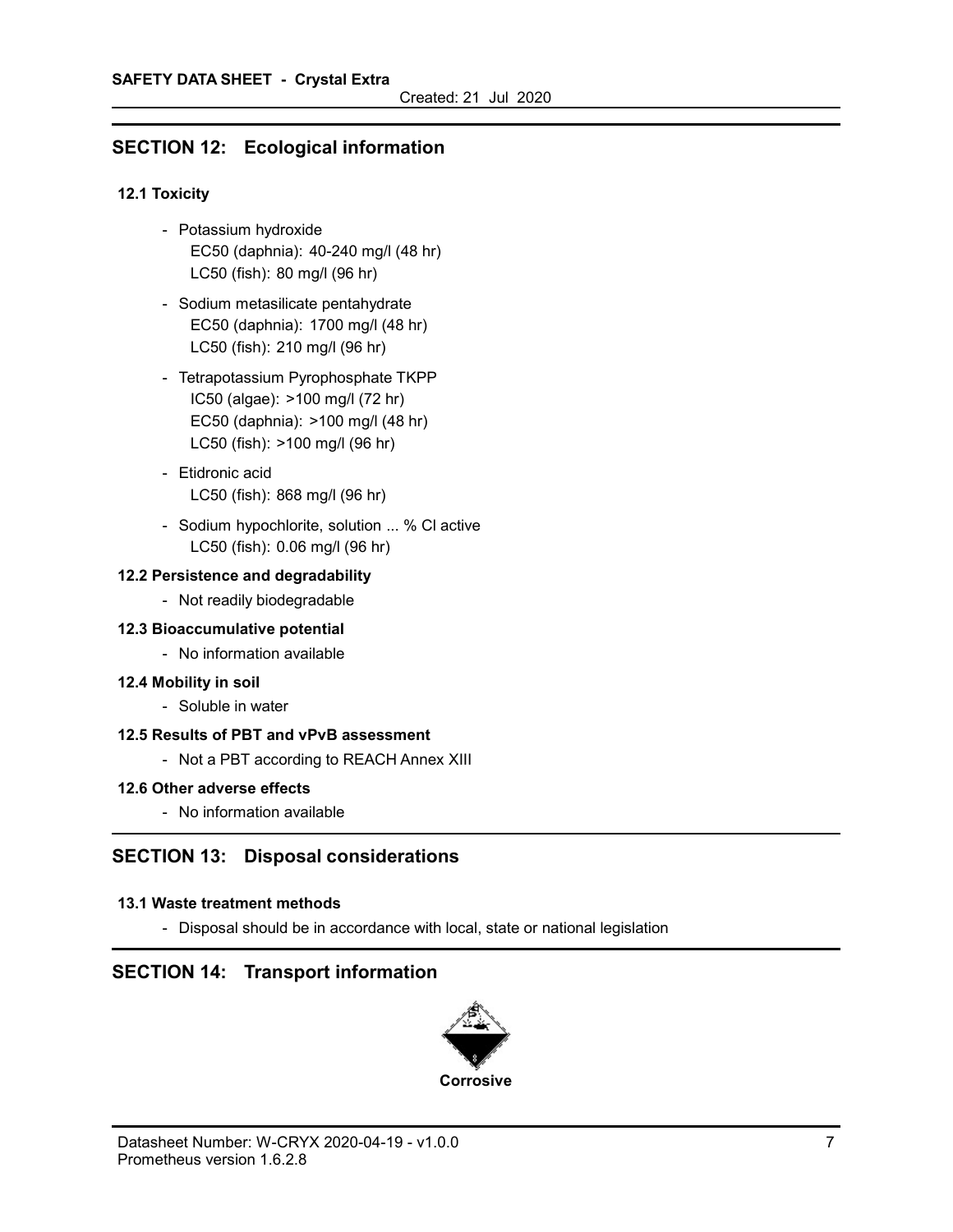# SECTION 14: Transport information (....)

#### 14.1 UN number

- UN No.: 3266

#### 14.2 Proper Shipping Name

- Proper Shipping Name: CORROSIVE LIQUID, BASIC, INORGANIC, N.O.S. (potassium hydroxide)

#### 14.3 Transport hazard class(es)

- Hazard Class: 8

#### 14.4 Packing group

- Packing Group: II.

### 14.5 Environmental hazards

- None assigned

### 14.6 Special precautions for user

- Identification Number: 80
- IMDG EmS: F-A, S-B
- Tunnel Code: (E)
- Contains: Potassium hydroxide

### 14.7 Emergency Action Code

- 2R

## 14.8 Transport in bulk according to Annex II of Marpol and the IBC Code

- Not applicable

# SECTION 15: Regulatory information

### 15.1 Safety, health and environmental regulations/legislation specific for the substance or mixture

- This Safety Data Sheet is provided in compliance with the EC Regulation 1907/2006-2015/830

#### 15.2 Chemical safety assessment

- A chemical safety assessment (CSA) for this product has not yet been completed

# SECTION 16: Other information

Text not given with phrase codes where they are used elsewhere in this safety data sheet:- EUH031: Contact with acids liberates toxic gas. H290: May be corrosive to metals. H302: Harmful if swallowed. H314: Causes severe skin burns and eye damage. H318: Causes serious eye damage. H319: Causes serious eye irritation. H335: May cause respiratory irritation. H400: Very toxic to aquatic life.

The information supplied in this Safety Data Sheet is designed only as guidance for the safe use, storage and handling of the product. This information is correct to the best of our knowledge and belief at the date of publication however no guarantee is made to its accuracy. This information relates only to the specific material designated and may not be valid for such material used in combination with any other materials or in any other process.